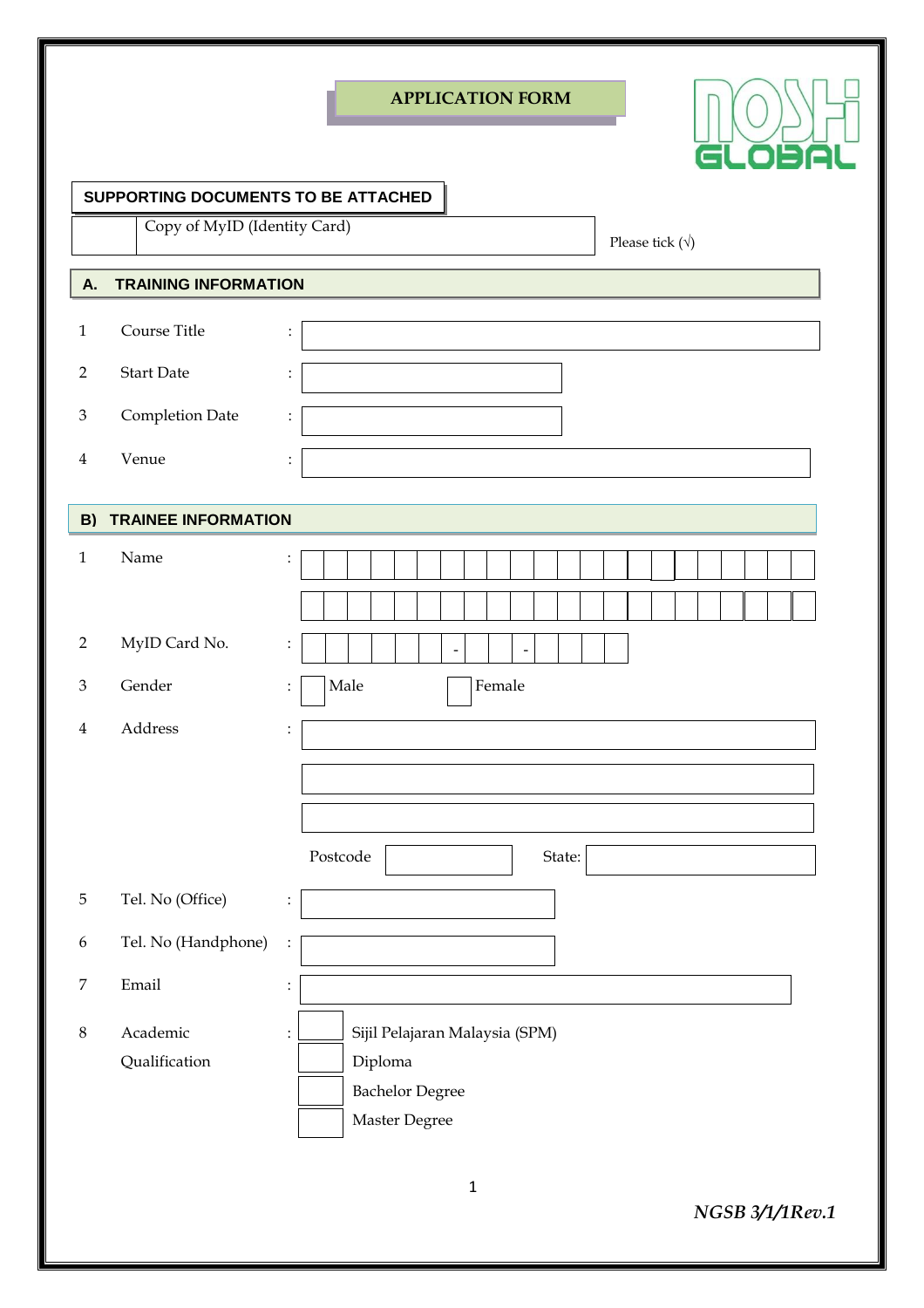| 9              | Specify<br>Highest                                   |                                                           |
|----------------|------------------------------------------------------|-----------------------------------------------------------|
|                | Academic                                             |                                                           |
|                | Qualification;                                       |                                                           |
|                | eg. Bachelor of Economics<br><b>Current Position</b> |                                                           |
| 10             |                                                      | Manager<br>Professional<br>Technicians & Associate        |
|                |                                                      | Clerical Support Workers  <br>Service and Sales Workers   |
|                |                                                      | Skilled Agricultural, Forestry & Fishery Workers          |
|                |                                                      | Craft and Related Trades<br><b>Elementary Occupations</b> |
|                |                                                      | Plant and Machine - Operators and Assemblers              |
| 12             | <b>Exact Position</b><br>$\ddot{\cdot}$              |                                                           |
| 13             | Emergency<br>Contact:                                | Name                                                      |
|                | Person                                               | Address                                                   |
|                |                                                      |                                                           |
|                |                                                      |                                                           |
|                |                                                      |                                                           |
|                |                                                      | Postcode<br>State                                         |
|                |                                                      | Relation<br>Tel. No (Home)<br>$0 -$                       |
|                |                                                      | No (Handphone)<br>$\mathbf 0$<br>$\overline{\phantom{a}}$ |
|                |                                                      | Email                                                     |
| (C)            | <b>EMPLOYER INFORMATION</b>                          |                                                           |
|                |                                                      |                                                           |
| $\mathbf{1}$   | Name of Employer<br>$\ddot{\cdot}$                   |                                                           |
| $\overline{2}$ | Industry                                             | Agriculture<br>Manufacturing<br>Service                   |
|                |                                                      | Construction<br>Mining & Quarrying                        |
|                |                                                      |                                                           |
|                |                                                      | Specify sub sector:                                       |
|                |                                                      |                                                           |
| $\mathfrak{Z}$ | Address<br>$\ddot{\cdot}$                            |                                                           |
|                |                                                      |                                                           |
|                |                                                      | NGSB 3/1/1Rev.1                                           |
|                |                                                      |                                                           |